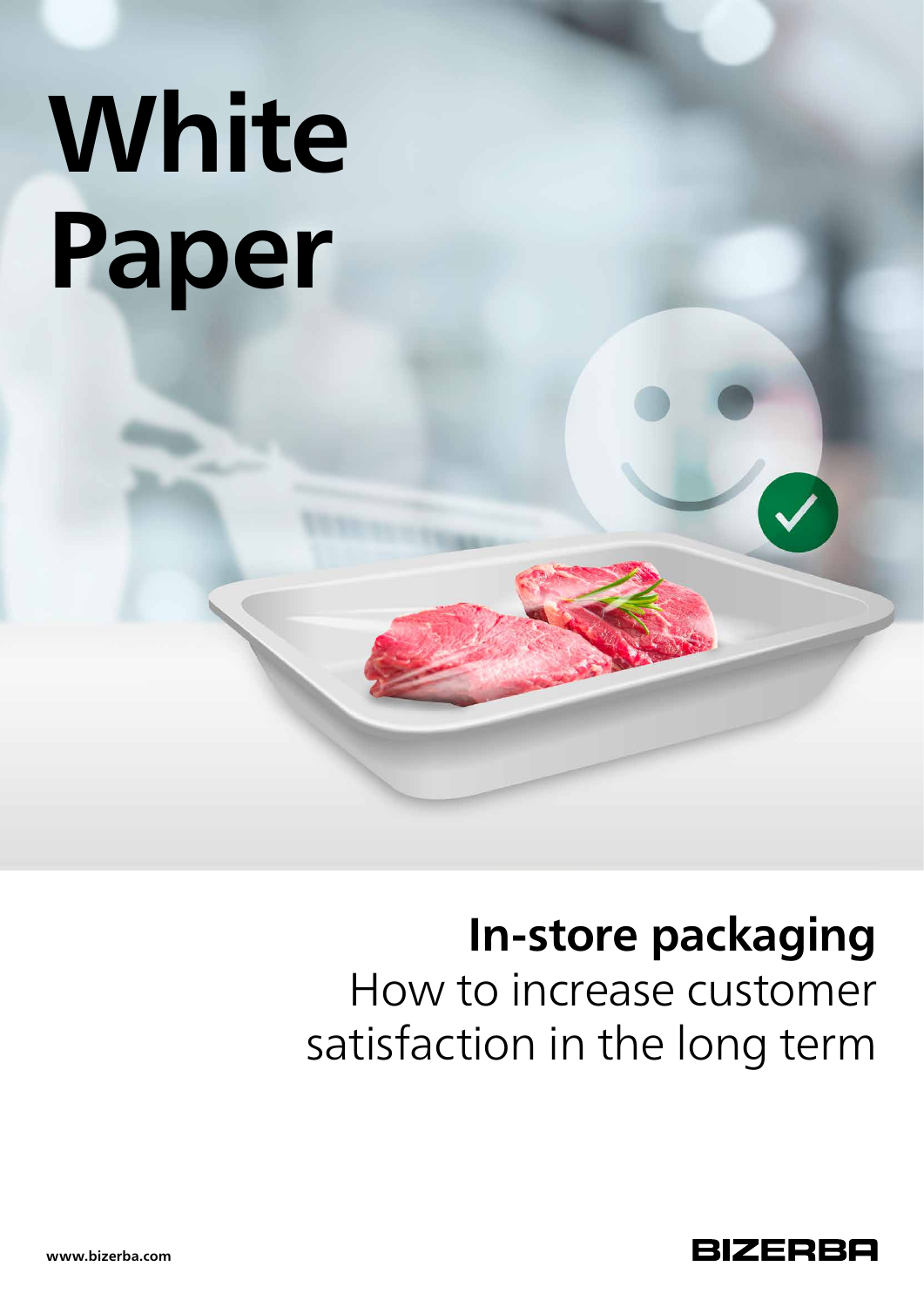## **Simplified processes through fully automatic weighing, packaging and labeling**



Changing end-customer behaviour is creating new demands on retailers in terms of a more diverse product range.

The food retail industry is changing. Driven by consumer demand for more freshly packaged regional produce and a wide selection of products, the industry is focusing on ever-expanding product ranges from local sources. The trend towards fresh, local products presents a challenge to many retailers in terms of storage, packaging technology and labeling. An ever-increasing variety of packaging types and sizes calls out for efficient, highly automated solutions.

These fully automated solutions are already commercially available and make a noticeable difference to the time and effort needed to package, weigh and label fresh produce. Retailers benefit from a boost in productivity, less work for their staff and greater customer satisfaction thanks to the quicker service.

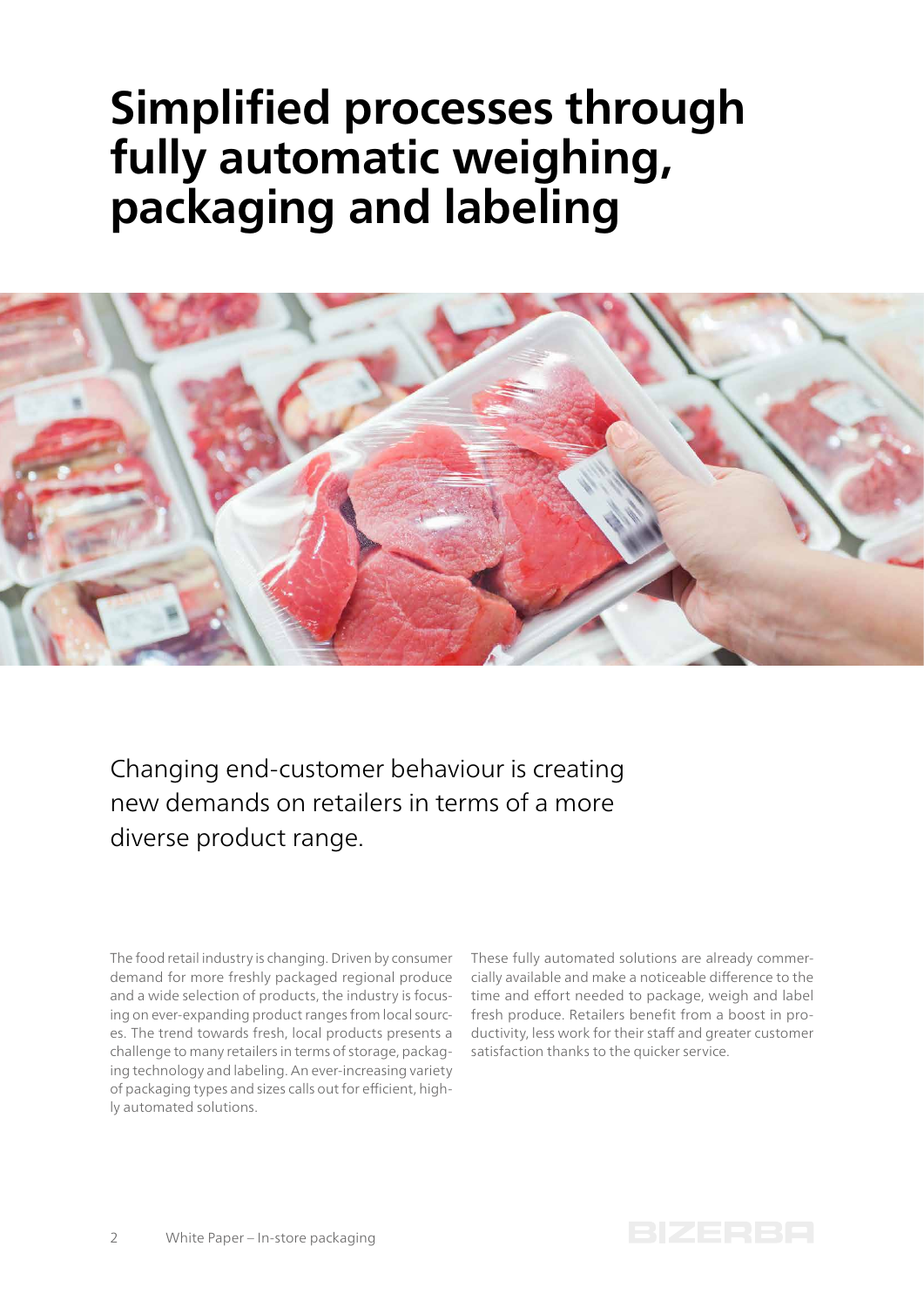#### **Locally grown, fresh produce and extensive product ranges – retail trends**

The expectations of supermarket customers have changed significantly over the last few years. This change can be seen above all in consumer behavior in the food industry. The average consumer in supermarkets is now looking for regional, freshly packaged produce. They expect a large selection of products and favor quick and uncomplicated shopping experiences.

According to a market research survey<sup>1</sup>, product freshness is the most important factor when shopping (52%). The third most important factor in shopping is the local sourcing of products (42%). Moreover, around three-quarters of consumers interviewed said that products labeled as "locally produced" appealed to them more. These figures are a clear indication that the buying behavior of consumers has changed radically.

The change in customer expectation has already made its mark on the food retail industry. An increasing number of supermarkets are extending their product ranges and offering a variety of local specialties and fresh produce. At the same time, particularly in larger cities, there is an increasing number of small wholefood shops with fresh food counters to supply the new target group.

The food retail industry has recognized that chilled produce counters and displays offer much greater capacity for a range of different products. These products are frequently displayed in smaller quantities but are restocked more often.

#### **Warehousing, packaging technology, labeling – challenges for food retail**

The food retail industry has reacted swiftly to the changes in customer expectation. Varied product ranges, local sourcing and freshly packaged produce are setting the supermarket agenda. However, it has become clear that internal logistics and packaging processes are often not prepared for these trends. The result is that more time and money is spent meeting the customer demand.

One critical challenge for the food retail industry is the difficult balance between shelf life and food waste. This is also apparent in the fine line between carrying too little and too much stock. Every day, supermarkets have to accurately re-assess their sales volume for freshly packaged products, without running the risk of holding too little or too much stock. In light of the thoughtful debate in society concerning the huge amounts of food being thrown away, supermarkets are encouraged to avoid building up excess stock. At the same time, customers still expect to find the products they need late on a Saturday evening.

The new variety of products available also changes the requirements for warehousing in retail. More warehouse space is needed in order to manage the wide range of products at any given point. This is also an area where the storage life of fresh produce and the way it is made are decisive factors.

Alongside this development, the production, packaging and labeling of products is growing in complexity. The large variety of products, many different types and sizes of packaging and the ever-increasing requirements to identify ingredients all mean that these tasks are taking much longer than before. Modern machines with high levels of automation have the potential to reduce costs significantly here.



<sup>1</sup> https://www.marktforschung.de/aktuelles/marktforschung/regionalitaet-ist-eines-derhauptkriterien-beim-lebensmittelkauf/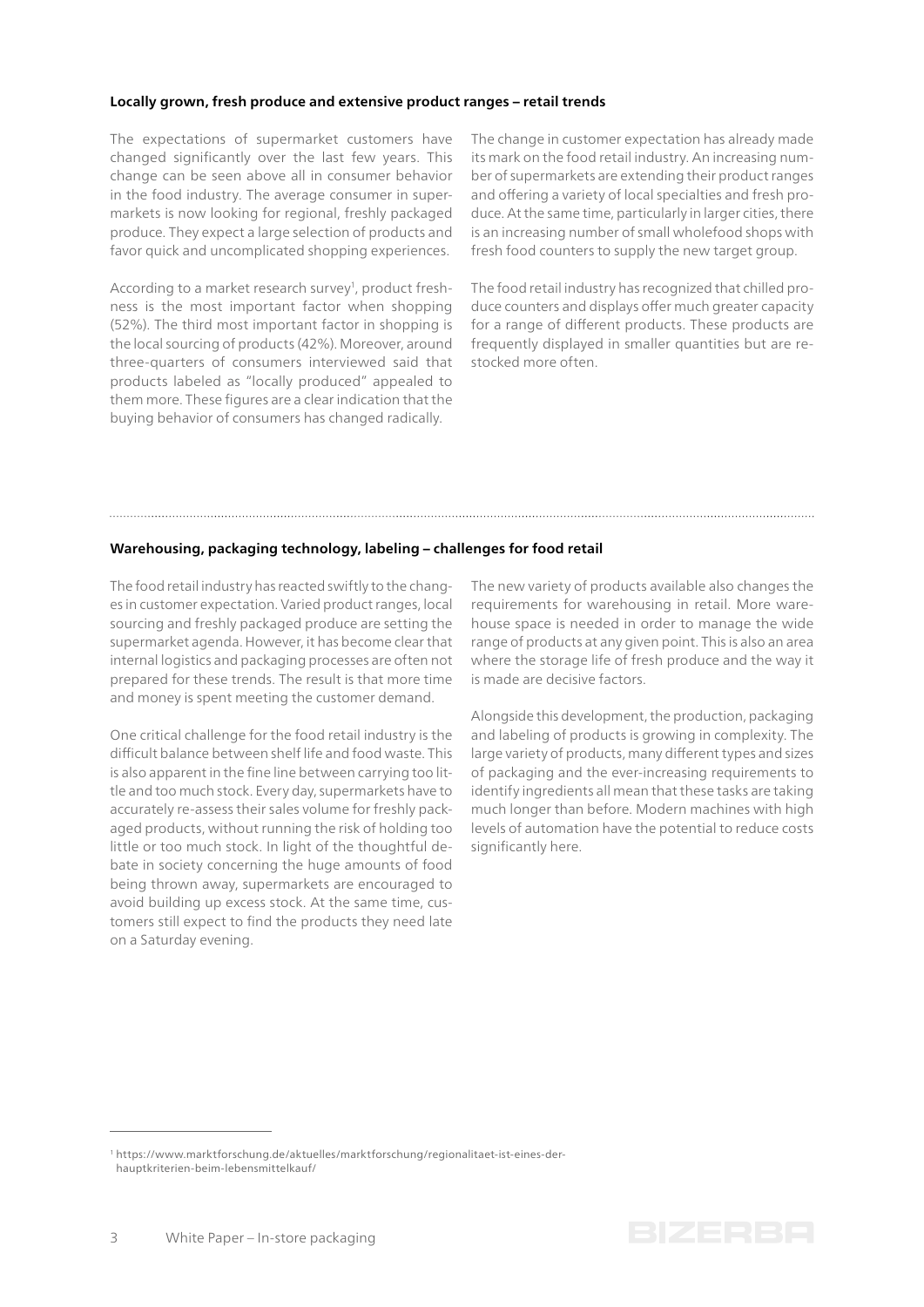Fully automatic weighing, packaging and labelling with Bizerba packaging machines enable a more varied shopping experience.

#### **Greater productivity with fully automated in-store packaging systems**

Food retailers have recognized the challenges set by consumers' changing expectations and are increasingly investing in fully automatic in-store packaging systems to package fresh produce on demand.

Systems like these, such as the packaging systems offered by Bizerba, are ideal for packaging produce flexibly and as needed, offering both the retailer and the consumer a whole range of benefits.

The packaging systems are rich in features to ensure a noticeable efficiency boost in the preparation of fresh produce. Fully automatic packaging, weighing and labeling now takes the place of manual packaging and labeling processes. This allows machines to adapt to different packaging and content sizes, for example by using stretch film as a packing material.

In the fast-paced world of retail, Bizerba packaging systems stand out by virtue of their fast and straightforward processing of on-demand orders. On-demand packaging of fresh produce ensures that the customer's preferred product is always available and shelves can be restocked several times a day. This flexible and efficient way of working also benefits employees as the automation of manual processes means they have less to do and can devote themselves fully to serving their customers.

A further bonus offered by these systems is the direct connection to existing IT systems. By simply supplying some core data, retailers get all the necessary product information straight to the consumer via the product label. Consumers can then, for example, look at where a product comes from, its ingredients and any allergens it may contain, thus creating transparency and trust.



#### **The benefits of Bizerba packaging systems at a glance:**

#### **Productivity:**

- $\checkmark$  On-demand packaging
- $\checkmark$  More throughput and greater profitability
- $\checkmark$  Reduced downtime in the packaging process

#### **Usability:**

- $\checkmark$  Intuitive machine controls via a user interface
- $\checkmark$  Uses the established Bizerba RetailPowerScale
- standard software

#### **Flexibility:**

- $\checkmark$  Packs different packaging sizes with just one film width
- $\checkmark$  Uses standard film materials like PVC, with PE and PO as an option

#### **Packaging result:**

 $\checkmark$  Virtually crease-free and tightly sealed

#### **Space required:**

 $\checkmark$  Little floor space required as very compact

#### **Greater customer satisfaction with fully automated packaging processes**

Today's consumers expect local produce packaged that day, as well as a large variety of products with maximum transparency about product origin. To fulfil these expectations, retailers are investing more and more in fully automated packaging machines such as the Bizerba B2 and B3 models.

Attractively presented produce, happy staff and customers, maximum flexibility in handling different types and sizes of packaging – to find out more about Bizerba packaging systems, get in touch with one of our sales representatives today.